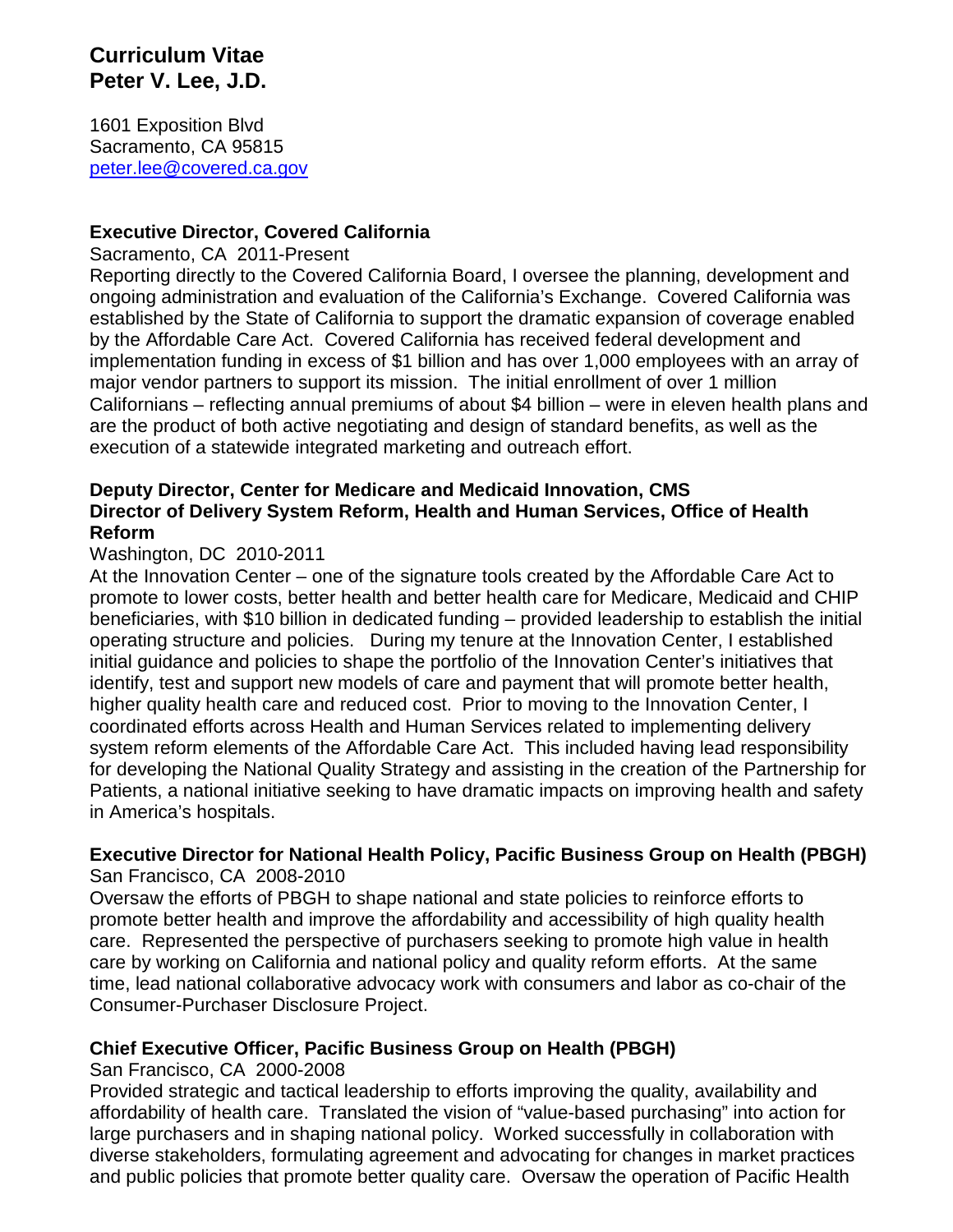Peter V. Lee Curriculum Vitae – Page 2 of 5

Advantage, the small-employer purchasing pool for the State of California. At its height the pool provided insurance to over 7,000 small businesses and served 150,000 Californians. Through initiatives in the areas of workplace wellness, quality measurement and improvement, value purchasing and consumer engagement, PBGH works independently and in collaboration with others to encourage better health and high quality, cost-effective health care.

### **Executive Director, Center for Health Care Rights**

Los Angeles, CA and Sacramento, CA 1995-2000

Oversaw direct service, research and advocacy efforts seeking to ensure that consumers are represented at every level of the health care system. Prior to becoming the Executive Director, ran the Center's Consumer Protection Project and directed the development of the Sacramento-area Health Rights Hotline, one of the nation's first programs geared at assisting health care consumers navigate more effectively. Helped bring consumers' perspectives to policy making and worked with health plans, regulators, and providers to improve care.

#### **Attorney, Tuttle & Taylor**

#### Los Angeles, CA 1993-1995

General civil litigation practice, negotiating and monitoring settlement agreements, planning and implementing discovery, writing pleadings, and conducting legal research.

#### **Director of Programs, National AIDS Network**

#### Washington, DC 1987-1990

Managed national training, support and information programs for community-based AIDS service organizations. Responsibilities included: planning for and implementing programs to support diverse community-led AIDS programs across the country; supervising staff responsible for developing technical assistance material, minority affairs programs, organizing conferences and media campaigns; and promoting community-based AIDS service delivery with federal agencies, private funders and legislative staff.

#### **Deputy Director of Development and Finance, Hero, Inc.**

Baltimore, MD 1987

Led efforts to integrate fundraising with program planning to meet the needs of people living with HIV in Maryland. Also, oversaw financial operations and programs and accounting functions for Maryland's primary AIDS service organization.

#### **Director of Finance and Administration, Co-op America, Inc. (now "Green America")** Washington, DC 1984-1987

Oversaw all operations of the premier organization promoting strategies for individuals to reflect their personal and political values by how to spend and invest. Oversight included administration, accounting, data processing and financial planning and reporting. Managed growth of the national membership association from 4,000 to 35,000.

#### **Independent Consultant**

Washington, DC and Los Angeles, CA 1990-1996

Provided consulting services in the areas of program development, needs assessment, grant writing, and conference planning. Clients included: American Bar Association; Section of Individual Rights and Responsibilities; Office of AIDS and Office of Rural Health Policy;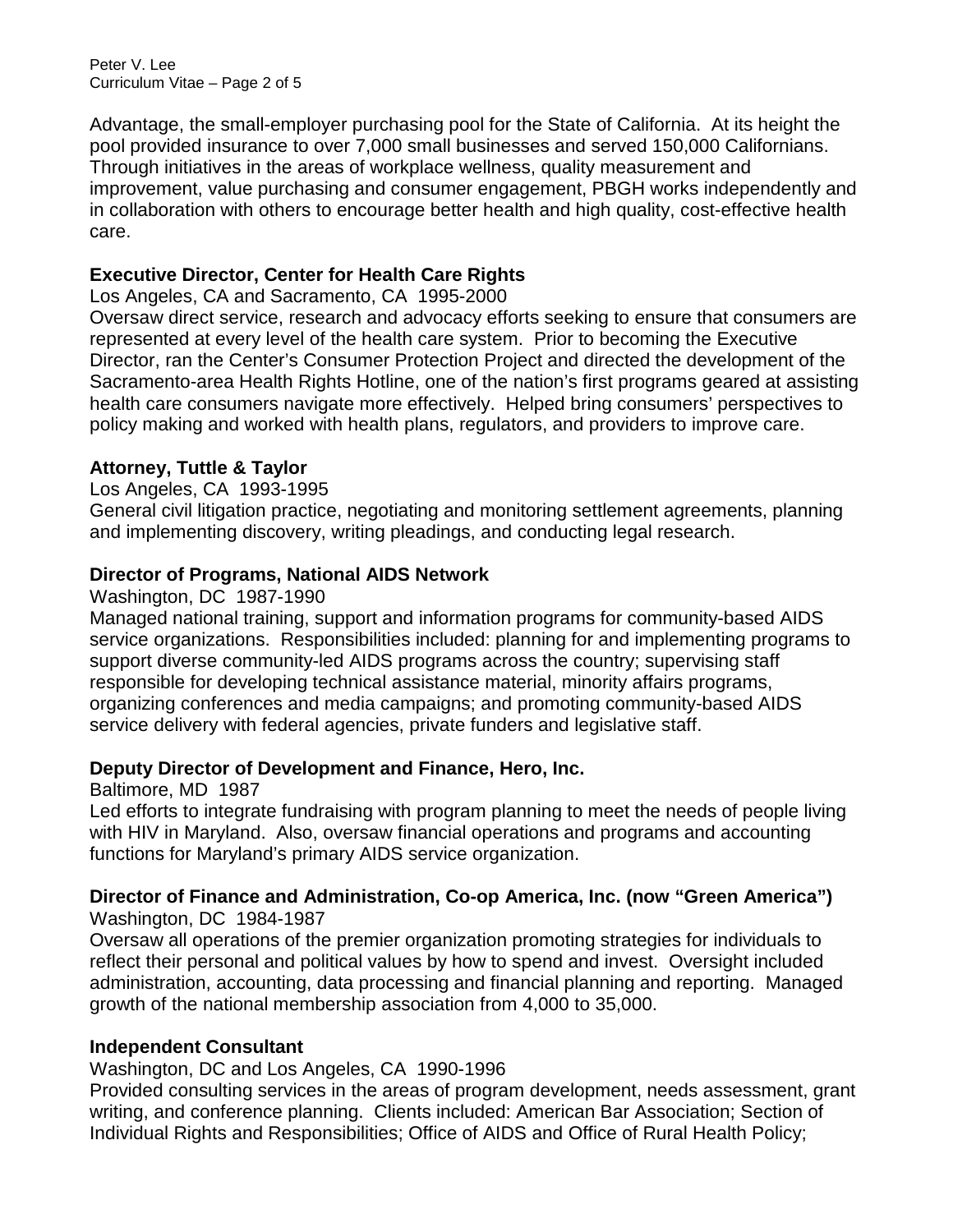Peter V. Lee Curriculum Vitae – Page 3 of 5

Health Resources and Services Administration; and AIDS Education and Training Center, U.S.C. School of Medicine.

# **Education**

### **University of Southern California, Law Center**

Juris Doctor, May 1993 Senior Editor: Southern California Interdisciplinary Law Journal; Major Tax Planning Honors: Shattuck Award

### **University of California, Berkeley**

AB, Political Economics of Industrial Societies, March 1983 Honors: Graduated Magna Cum Laude; Dean's List four years

# **Public Speaking, Memberships and Publications**

Frequent source of expert and policy information for the media, public speaker and have testified many times at the national and state levels. History of service on state and national boards, including the National Quality Forum, the National Committee on Quality Assurance (NCQA), the National Priorities Partnership, the National Business Coalition on Health, the Institute of Medicine's Crossing the Quality Chasm Summit Committee, the State of California's Managed Health Care Improvement Task Force and the Consumer/Purchaser Disclosure Project, a national effort to promote better transparency of health care providers' performance.

# **Commissions, Memberships and Professional Affiliations**

- National Committee for Quality Assurance, Board of Directors (2002-2010)
- National Priorities Partnership (2008-2010)
- National Quality Forum, Board of Directors (2004-2010)
- Consumer-Purchaser Disclosure Project (2003-2010)
- AQA Steering Committee (2006-2010)
- Quality Alliance Steering Committee (2006-2010)
- Stand for Quality, Steering Committee (2009-2010)
- National Business Coalition on Health, Board of Directors (2001-2008)
- Institute of Medicine, Crossing the Quality Chasm Summit Committee (2004)
- Leapfrog Group, National Steering Committee (2000-2003)
- California Department of Corporations, Quality Audits of Providers Working Group (1999)
- California Office of Statewide Health Planning and Development, Committee to Advance Patient Privacy and Care (1999-2002)
- California Information Exchange CALINX Oversight Group (1999-2000)
- California HealthCare Foundation, Quality Initiative Advisory Committee (1999)
- National Committee on Quality Assurance, Consumer Advisory Council (1998-2000)
- U.S. Department of Health Services, Health Resources and Services Administration AIDS Advisory Committee (1996-2000)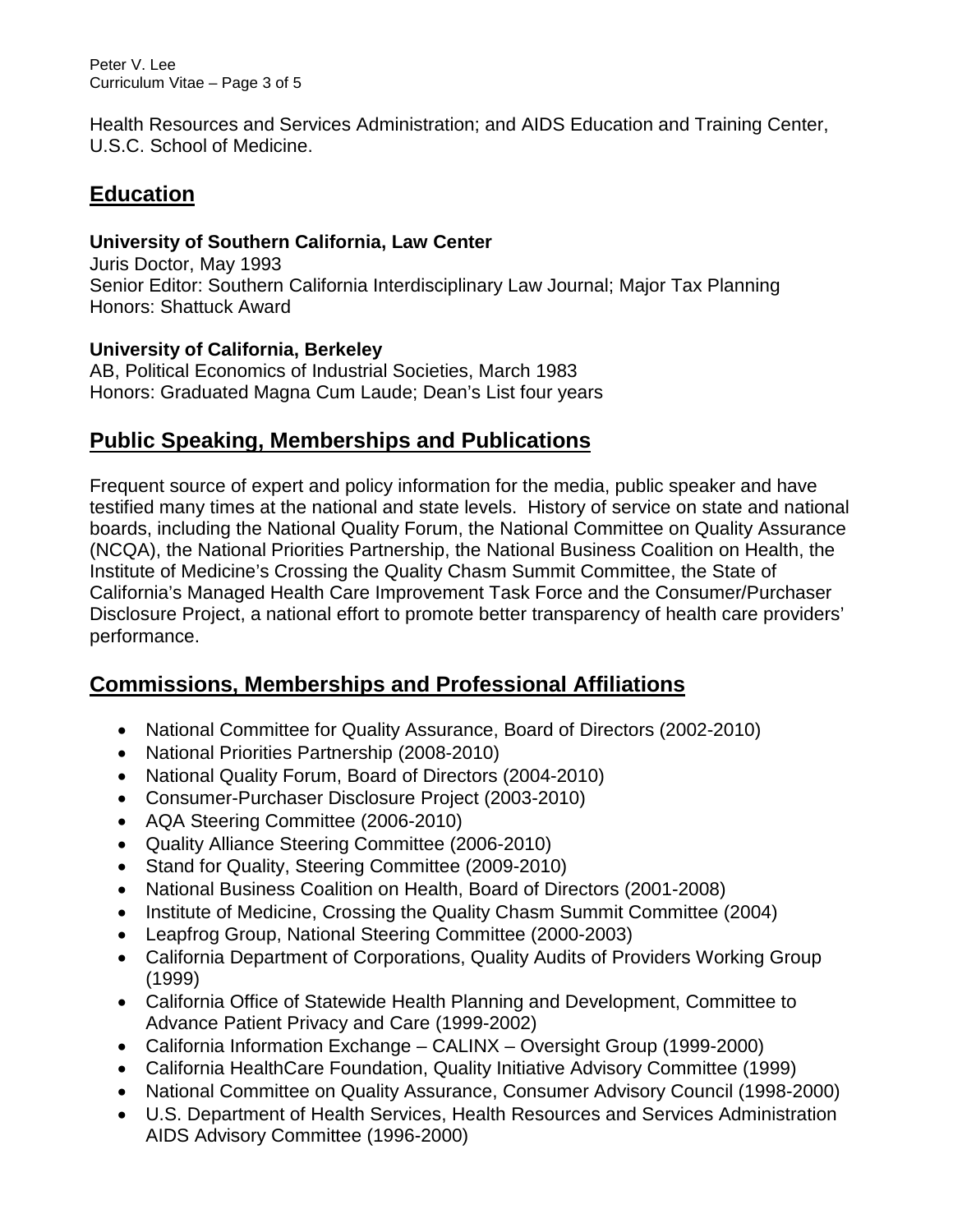Peter V. Lee Curriculum Vitae – Page 4 of 5

- State of California, Managed Health Care Improvement Task Force (1997-1998)
- HIV/AIDS Legal Services Alliance, Legal Advisory Committee (1996-2000)
- Co-op America, Board of Directors (1985-1992)
- U.S.C. Public Interest Law Foundation, Board of Directors (1991-1994)
- Lawyers for Human Rights, Member and Board of Directors (1995)
- American Public Health Association
- Los Angeles County Bar Association Bioethics Committee
- American and California Bar Associations
- Certified Mediator, Los Angeles County Bar Association, Dispute Resolution Services

# **Selected Publications and Articles**

- *[Putting](http://jamanetwork.com/journals/jamainternalmedicine/article-abstract/2653906) a Small Number of Health Care Plan Choices in Perspective, Markets and Marketing Matters;* The JAMA Network, September 25, 2017
- *Payment Reform – The Need to Harmonize Approaches in Medicare and the Private Sector* with Bob Berenson, M.D. and John Tooker, M.D., New England Journal of Medicine, December 2009
- *Health Care Transformation And CEO Accountability* with Craig Barrett, Health Affairs, January 2009
- Making Space For Disruption: Putting Patients At The Center Of Health Care with David Lansky, Ph.D., Health Affairs, September/October 2008
- *Beyond Consumer-Driven Health Care: Purchasers' Expectations Of All Plans* with Emma Hoo, Health Affairs , October 2006
- *Consumerism And Payment Reform: Seeking to Create A More Perfect Union* (book review of *Customer-Directed Healthcare Reform with Episode Pricing);* Health Affairs, July/August 2006
- *PPO's Must Join the Quality Revolution;* Medical Care Research and Review, Volume 58, Supplement 1, 2001
- *Improving Health Care Quality: Opportunities for Intervention by Consumer Groups;* Center for Health Care Rights, March 2000
- *Manage to Care: How California Can Better Inform Consumers About Managed Care;* Consumers Union and the Center for Health Care Rights, June 1999
- *Making Sense of Managed Care Quality Information,* National Health Law Program and the Center for Health Care Rights, November 1998
- *Consumers in Managed Care: Problems, Solutions and Lessons Learned from the Health Rights Hotline;* Health Rights Hotline, October 1998